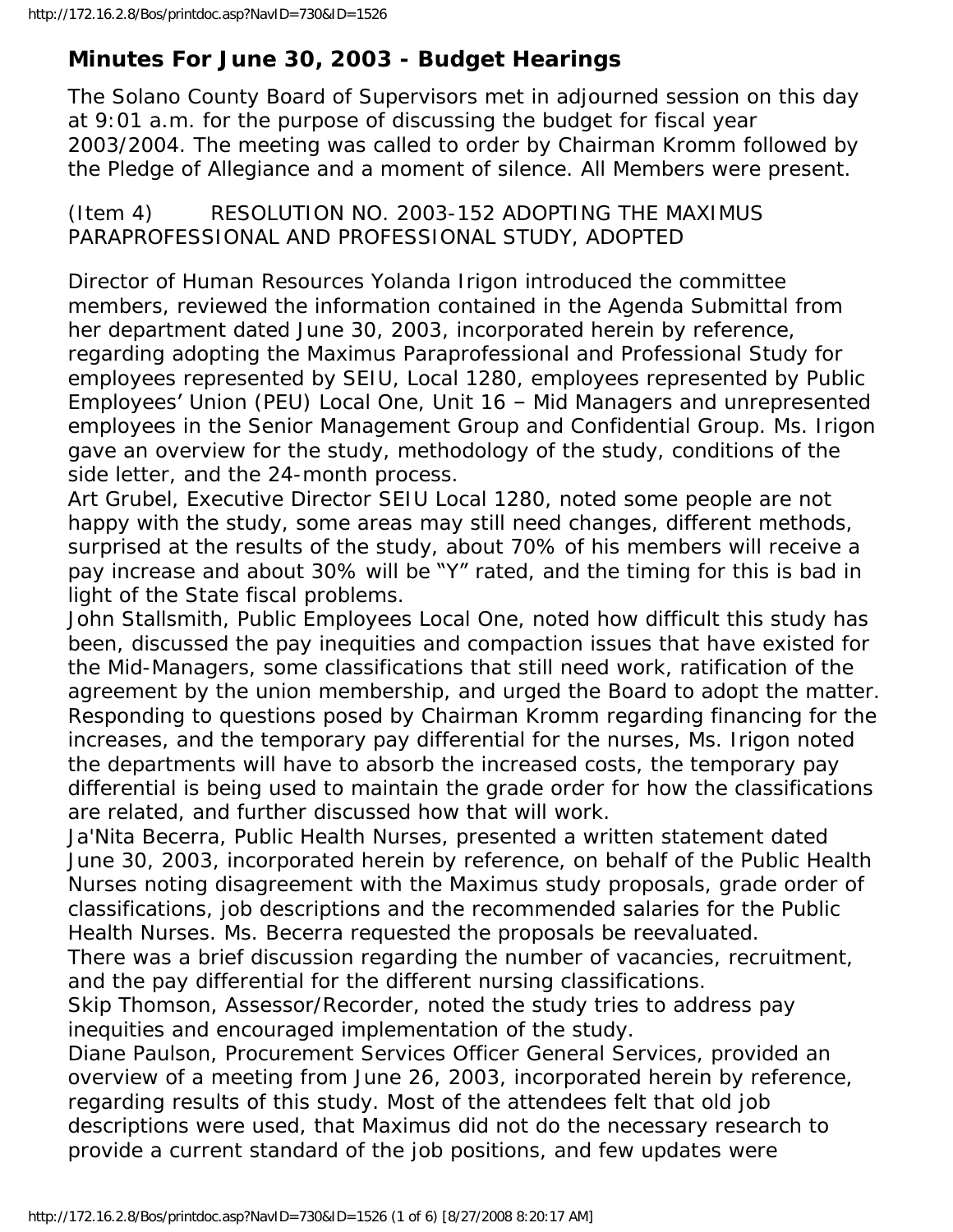incorporated from the information provided by employees. Ms. Paulson felt the person doing the oral interview regarding her position did not take the information provided, but used her own experience in the field but that really did not compare with the work being done here. Ms. Paulson voiced concern with renaming of the position and explained the differences between purchasing positions in the County, with pay ranges, with late notification of the salary ranges to the employees, questioned if there would be any further consideration of any discrepancies in the study, and requested if the matter is approved that there be some side issues to allow for further investigations that could be done during the coming year.

Responding to questions posed by Chairman Kromm regarding the notification to staff, and the point system used for classifications, Ms. Irigon noted the study results were released about a week ago, and explained the appeal process was based on job descriptions, the point factor system was originally proposed and used, and that the seven county salary surveys were used as an overlay to the point factor to determine salaries. The Union representatives acknowledged that the point factor system would be used.

Responding to questions posed by Chairman Kromm regarding employees voting on the package, Mr. Grubel discussed an agreement in the current Memorandum of Understanding (MOU) that this study would be done and the results would be accepted. There is really nothing to vote on.

Holly Garcia, Health Education Specialist, read a prepared statement dated June 29, 2003, incorporated herein by reference, signed by twelve other Health Educators, voiced concern regarding timing of the item before the Board, lack of input from affected staff, with inequities within the Health Education classification and across classes, recruitment and retention issues, and urged the study not be adopted and to direct Human Resources to conduct additional research on the Health Education series to remedy the flaws as outlined in the letter.

Supervisor Forney noted the committee was elected by the union membership as their representatives, that the same type of concerns were presented when the clerical portion of the Maximus Study was done, and that issues have been resolved after the clerical portion was approved.

Robin Cox, Health Education Manager, noted support for her staff and voiced concern with the large portion of staff that were "Y" rated and that at the same time the educational requirements have been increased. Historically there have been recruitment problems for the Health Education classifications, the

concerns are similar to the nursing classifications, and Ms. Cox voiced concern with potential difficulties in future recruitments, noted the importance of the position, and feels there are some real problems in comparing the Health Educator classifications with other manager classifications within Health and Social Services. If the package is approved, Ms. Cox requested the nursing and the Health Education classifications are looked at again.

Responding to questions posed by Supervisor Kondylis regarding approving the study while excluding the three groups, Ms. Irigon suggested not doing that, since all the classifications are interwoven.

Supervisor Silva discussed good faith bargaining and follow through with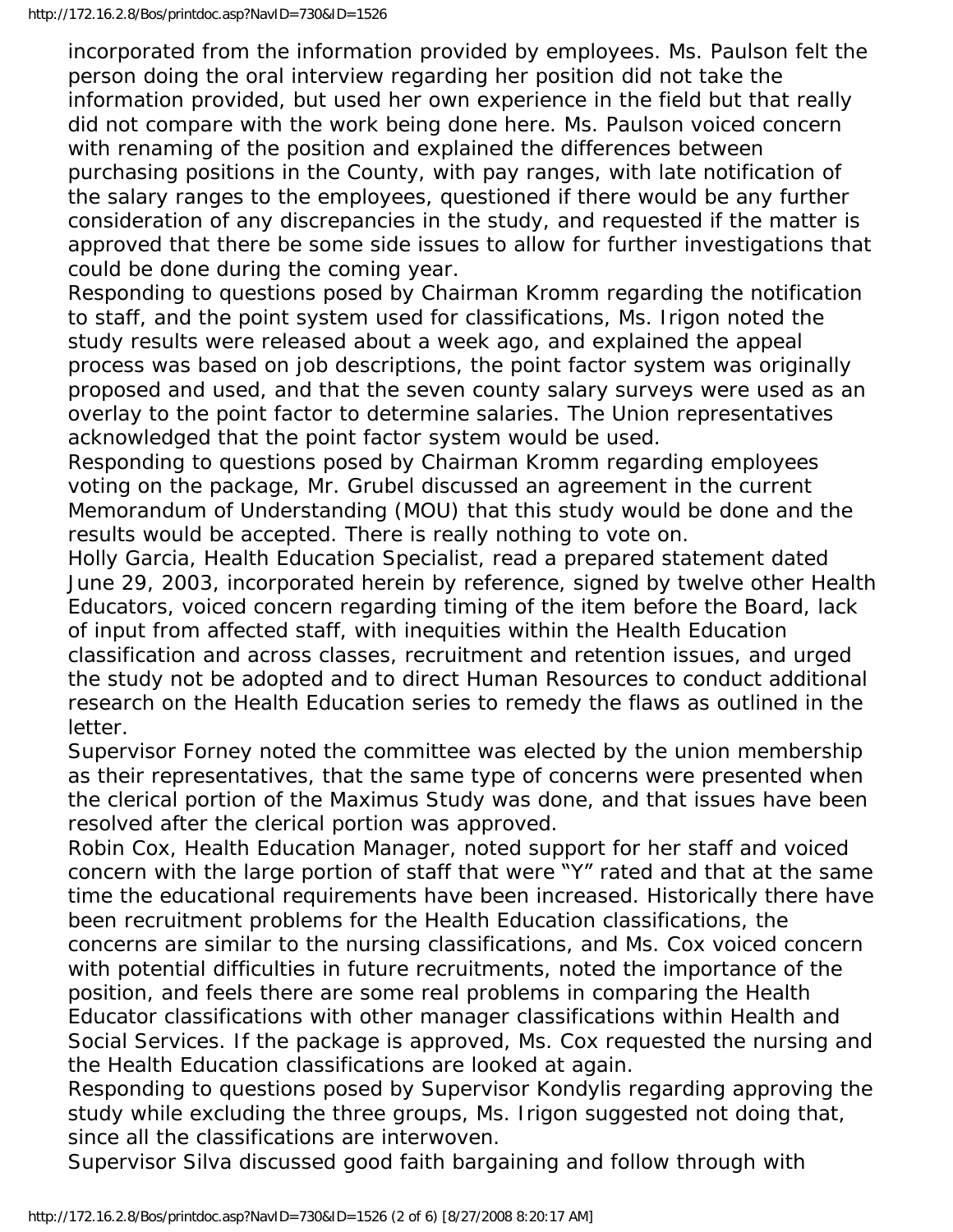agreements, most parties are in agreement with the study, believes there are some inequities that could be corrected. Supervisor Silva voiced concern with how job classifications were written by Maximus for the clerical study, discussed the need to move forward cautiously, and there are areas that need further consideration.

Supervisor Forney noted this is a hard process, discussed her personal experience and how it affected her position as a Senior Public Health Laboratory Technician, the budget crisis, and feels the issues can be addressed. Responding to a questions posed by Chairman Kromm regarding adopting only a portion of the study, County Counsel Dennis Bunting noted that all the classifications in the study are interrelated, side agreements that are included and recommended the entire package be approved or rejected.

Supervisor Kondylis noted the many people that are getting the pay equity that they deserve, and there are no losers, even the people that are "Y" rated will not loose any pay as they would if in the private sector. The County is in the business of providing services to the public, and the way to keep good staff is to pay equitable salaries.

Chairman Kromm noted the 5 recommendations in the report and questioned the meaning of recommendation 5, Ms. Irigon noted classifications of people may have been hired after the start of the study that were not included, and recommendation 5 allows contracting with Maximus for those classifications to be studied.

Responding to questions posed by Chairman Kromm regarding the notation on Page 4 for the Director of Human Resources be authorized to enter into a maintenance contract with Maximus when needed, Ms. Irigon noted this would be on a per classification basis at a charge of \$200, and is also included in a side letter in the packet.

Chairman Kromm felt the process was dismal and slow, there have been many complaints, the timing is bad, and recommended that a full RFP/RFQ process is done prior to any future extensive classification studies. Management and labor need to be at the table to work through the process, Chairman Kromm feels the salaries for the nurses and health educators is way under the local pay scale, voiced concern with the temporary pay differential that does not address the situation with the nurses, and would like the health care professionals brought back to the Board.

Supervisor Vasquez noted overall many people will be getting pay increases, discussed recruitment and retention problems, the need to see how we can improve the delivery and quality of service we deliver, and the need to look at the health care pay issues.

Supervisor Kondylis noted the national problems for healthcare in the Country, and feels it is important to get the Public Health positions up to a rate that is competitive enough to entice people to work for Solano County and those that are here to stay.

Responding to questions posed by Supervisor Forney regarding the time frame to bring back further study of the three classifications questioned today, Supervisor Kondylis requested further study of the Nurses, Health Educators, and the Procurement position be brought back as soon as possible.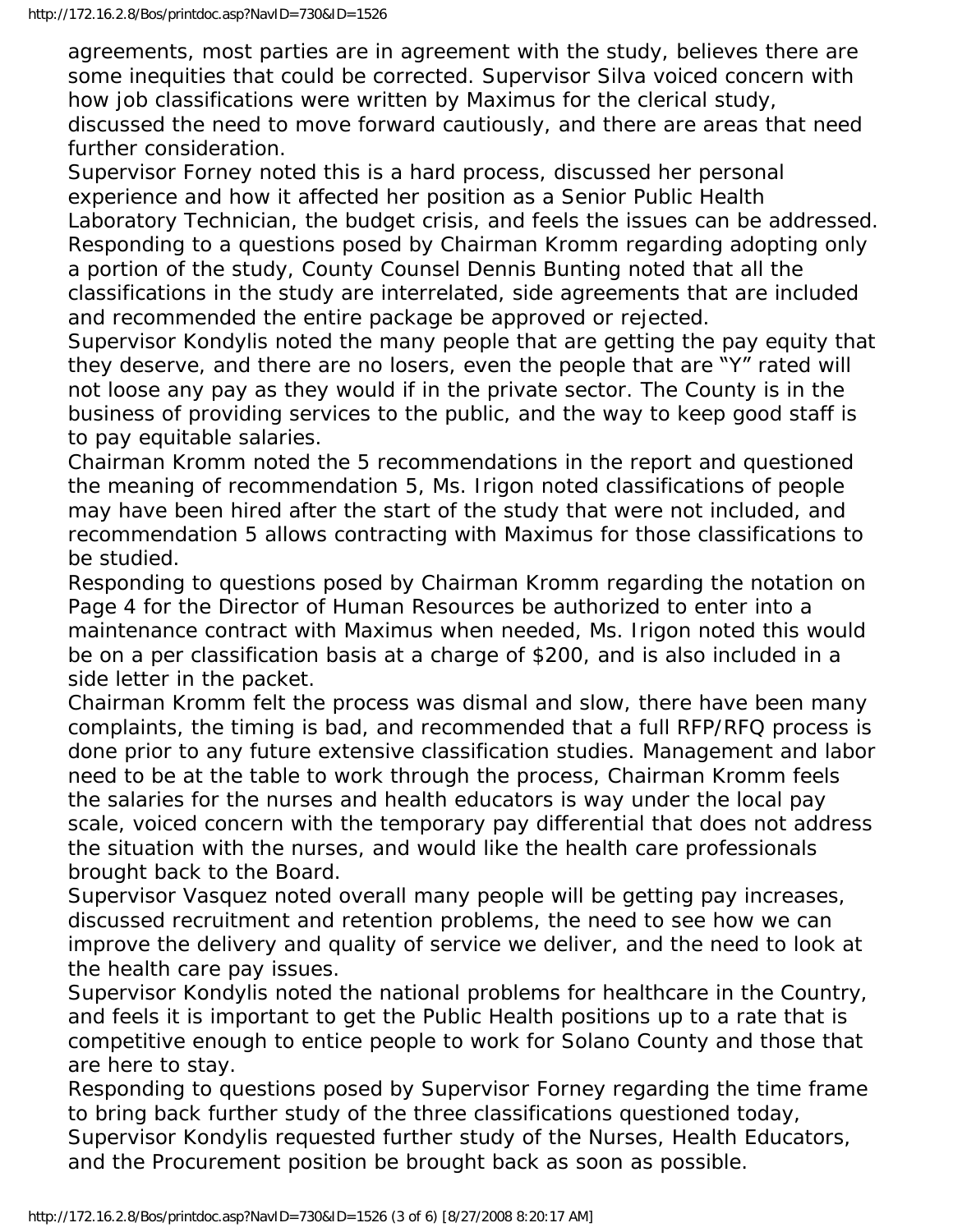On motion of Supervisor Kondylis and seconded by Supervisor Vasquez, the Board acted to adopt Resolution No. 2003-152 Adopting the Maximus Paraprofessional and Professional Study, and to authorize the Director of Human Resources to enter into a maintenance contract with Maximus. So ordered by a vote of 5-0.

# FY 2003/2004 BUDGET HEARINGS

# (Item 6) BEILENSON HEARINGS CANCELLED

 County Administrator Michael Johnson discussed the requirement and noticing to conduct Beilenson Hearings for the reduction in health services, noted noticing for the hearings was not placed at the front entrances of the facilities where the programs are located that are proposed for program cuts. To ensure adequate notice, Mr. Johnson suggested Beilenson Hearings not be conducted at this time, and recommended the Board add back the \$975,000 to fully fund all the programs that were slated for reductions.

# (Item 5) FY2003/04 PROPOSED BUDGET OVERVIEW

County Administrator Michael Johnson reviewed a visual presentation of the highlights

of the Fiscal Year 2003/2004 Proposed Budget, incorporated herein by reference, noted the many difficult decisions that have had to be made to balance this budget, the 16% budget increase that includes major capital projects, summary of the proposals used for consideration in development of the budget, the Spending Plan by Function, Spending Plan by Fund, Revenues by Source, the General Fund Spending Plan, Sources of Discretionary Revenue, 10 Year History of General Fund Reserves, Budget History & Permanent Position Summary, Permanent Position Allocation by Functional Area 1994 – 2003, and the Supplemental Budget Adjustments.

 There were brief discussions regarding Williamson Act backfill funds, Intergovernmental State and Federal aid, using \$975,000 from reserves to backfill health services, conservative reserve projections, and set aside funding for the increase due to the Maximus Study.

#### BUDGET STUDY SESSION

Health And Social Services

 Director of Health and Social Services Patrick Duterte presented an overall look at the budget outlook for his department, the proposal to add back \$1.8 million, and departmental layoffs.

 Presentations were made by Assistant Director Stephan Betz, Health Officer Dr. Tom Charron, Deputy Director of Eligibility Services Anna Johnson, Deputy Directory of Employment Services Rosemary Lewis, Deputy Director of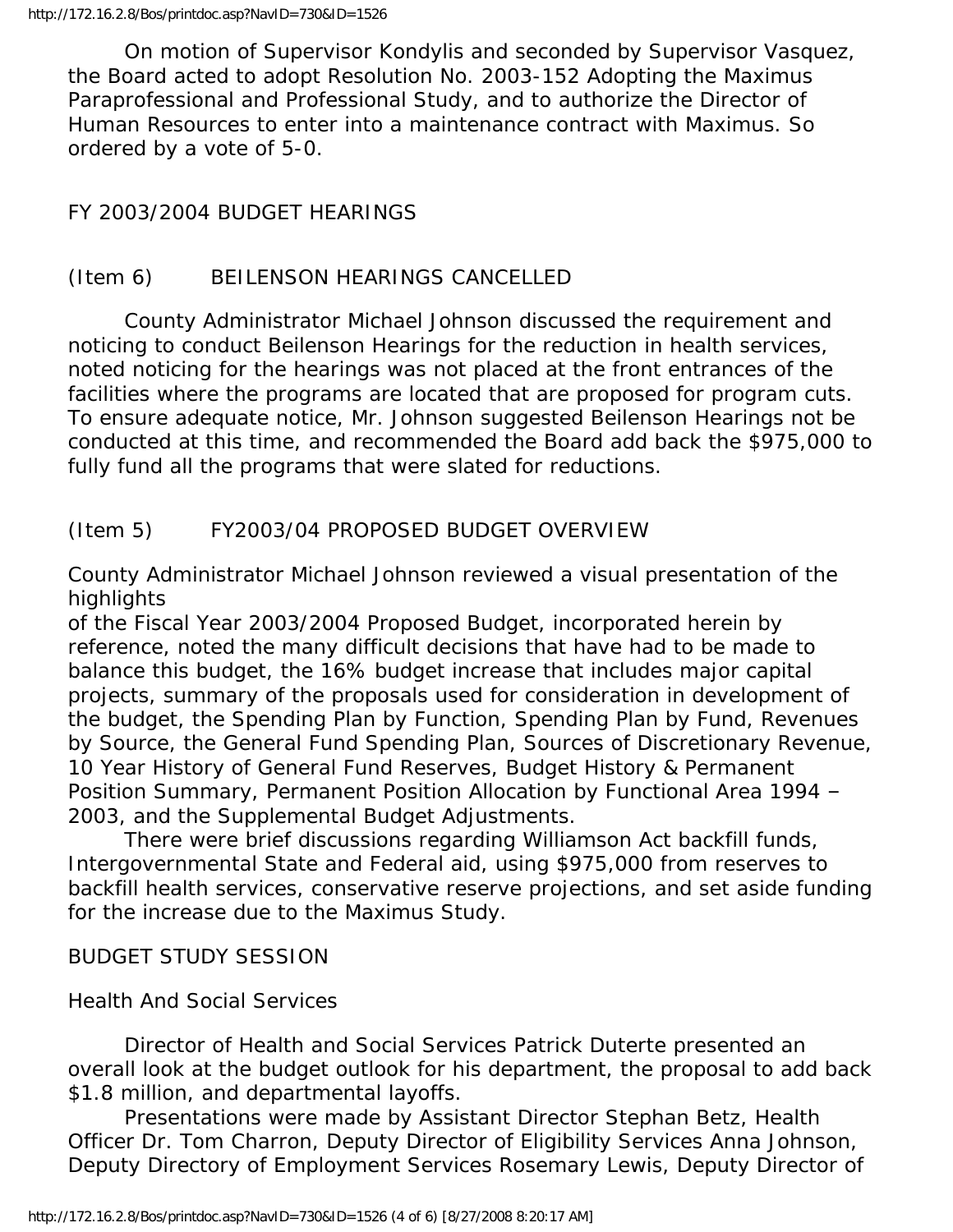Child Welfare Services Laura Fowler, Interim Deputy Director of Mental Health Kathy Cramer, Older and Disabled Adults Administrator Linda Watts, and Substance Abuse Administrator Del Royer.

#### PUBLIC COMMENT

Chairman Kromm opened the Public Hearing.

Rose Anne McLoughlin, New Horizons past client now volunteer, noted she has been in the system for 35 years, and noted the benefits she has gotten through New Horizons.

The following people spoke in support of maintaining funding for Faith in Action: Rev. Ruby Rose Becker, Shirley Stacy, Rev. Robert Fuentes who also submitted approximately 1,000 letters and petitions of support to maintain funding, and Mary Coller for Robbin Graffam.

The following people spoke on behalf of the Children's Network and the multiple services provided: Cynthia Kay on behalf of Mary Dickey, Kim Thomas, Kim Johnson, and Rosemary Kennedy. There was a short discussion relative to the contracts that were being cut, and follow up information that is to be provided to the Board.

The following people spoke regarding homelessness; Patrick Melchert; regarding Mission Solano and shower services, Michael Bostock, and Ron Marlette spoke.

 The following people spoke regarding maintaining funding for Mental Health Programs; for NAMI Jodi Kautz and Marilyn Billingslea; for New Horizons Cindy Kohrt and Tommy Lau; and for Caminar Solano Roger Wiere.

 Karl Phillipps spoke regarding adding funding for the Welfare Fraud Investigators.

The following people spoke regarding not diverting the Tobacco Master Settlement Agreement (MSA) Funding from previous commitments; Benicia Police Chief Jim Trimble, Katie Ricklefs, and Tim Crew.

Public Guardian Gail Lamkins voiced concern for the Public Administrator/Public Guardian/Public Conservator funding.

The following persons spoke regarding layoffs: Executive Director SEIU Local 1280 Art Grubel, and for Local 1 John Stallsmith

The following people spoke on behalf of the Partnership Health Plan: Darnice Richmond and Beverly Franklin.

#### BUDGET STUDY SESSION:

 Discussion followed regarding an Inter-Governmental Transfer Agreement between the Partnership Healthplan the State of California and the County; Drug Court, the FACT Team, and Department of Child Support Services.

#### FURTHER FUNDING CONSIDERATIONS

Throughout the day the following items were added to a list for further